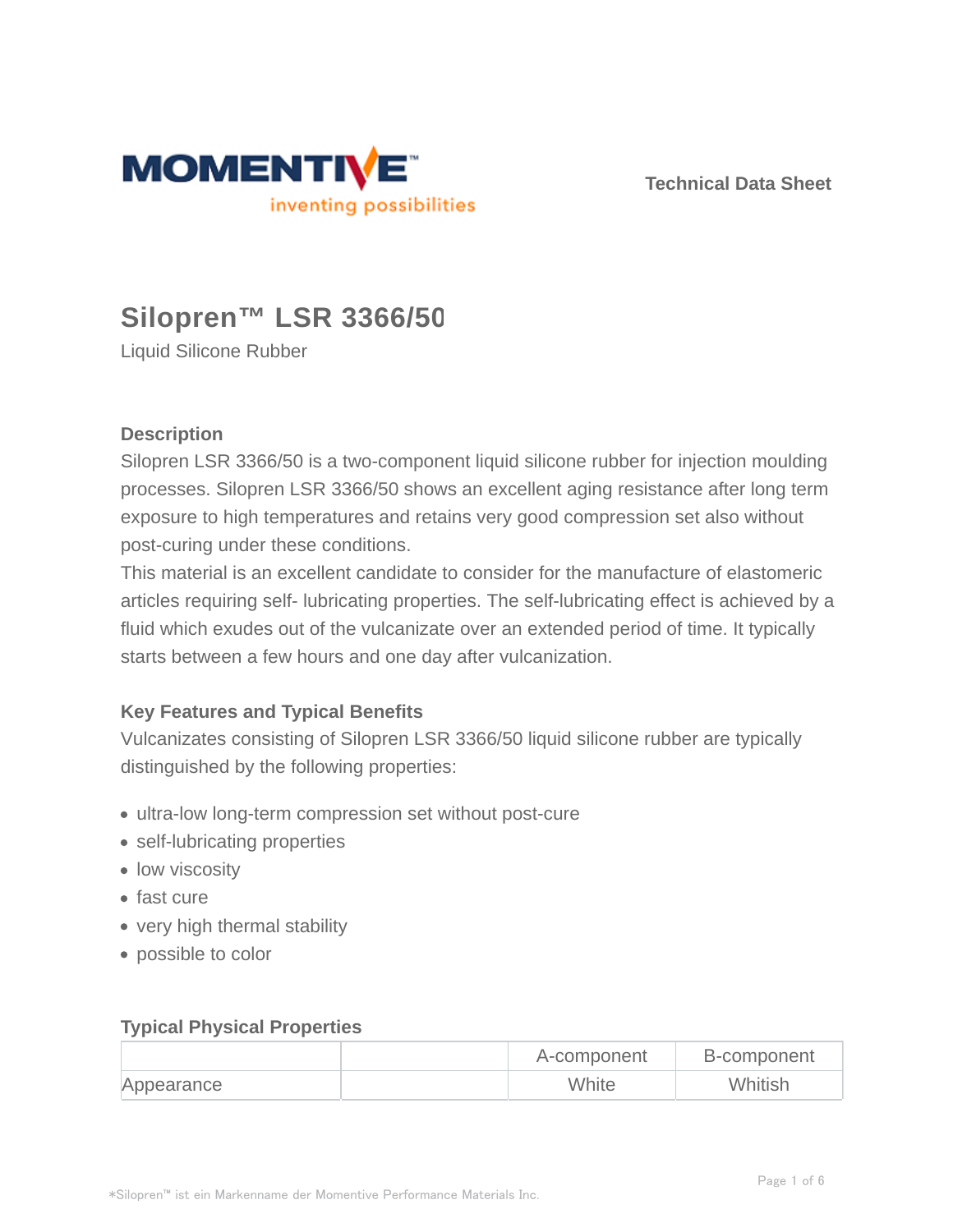| Fluid content                                                                                         |                  | 3%  | 3%  |  |  |
|-------------------------------------------------------------------------------------------------------|------------------|-----|-----|--|--|
| Viscosity, Pa-s                                                                                       | <b>DIN 53018</b> | 350 | 220 |  |  |
| $v = 10$ s-1 at 20°C                                                                                  |                  |     |     |  |  |
| The pot-life of the mixture of the two components (closed vessel) at 20 <sup>o</sup> C is three days. |                  |     |     |  |  |
| Increased temperatures reduce the pot-life.                                                           |                  |     |     |  |  |
|                                                                                                       |                  |     |     |  |  |

| <b>Typical properties of the vulcanizate:</b> |                                                                             |                   |      |
|-----------------------------------------------|-----------------------------------------------------------------------------|-------------------|------|
|                                               | Mixing ratio of components A : $B = 1$ : 1. Vulcanization: 10 min at 175 °C |                   |      |
| Density                                       | <b>DIN 53 479 A</b>                                                         | q/cm <sup>3</sup> | 1.13 |
| <b>Hardness</b>                               | <b>DIN 53 505</b>                                                           | Shore A           | 52   |
| Tensile strength                              | <b>DIN 53 504 S2</b>                                                        | N/mm <sup>2</sup> | 8.6  |
| Modulus 100%                                  | <b>DIN 53 504 S2</b>                                                        | N/mm <sup>2</sup> | 2.2  |
| Modulus 200%                                  | <b>DIN 53 504 S2</b>                                                        | N/mm <sup>2</sup> | 3.9  |
| Modulus 300%                                  | <b>DIN 53 504 S2</b>                                                        | N/mm <sup>2</sup> | 5.6  |
| Elongation at break                           | <b>DIN 53 504 S2</b>                                                        | $\%$              | 450  |
| Tear strength                                 | ASTM D 624 die B                                                            | N/mm              | 40   |
| Compression set                               | DIN 53 517 (22 h at<br>$175^{\circ}$ C)                                     | $\frac{0}{0}$     | 11   |
| Compression set                               | DIN 53 517 (168 h at<br>$175^{\circ}$ C)                                    | $\frac{0}{0}$     | 18   |
| <b>Compression set</b>                        | DIN 53 517 (1008 h at<br>$175^{\circ}$ C)                                   | $\frac{0}{0}$     | 31   |
|                                               |                                                                             |                   |      |

Typical properties are average data and are not to be used as or to develop specifications.

## **Potential Applications**

Because of the outstanding properties, Silopren LSR 3366/50 liquid silicone rubber is an excellent candidate to consider for use in wire harness applications for the following elastomeric articles:

- single wire seals
- peripheral / radial seals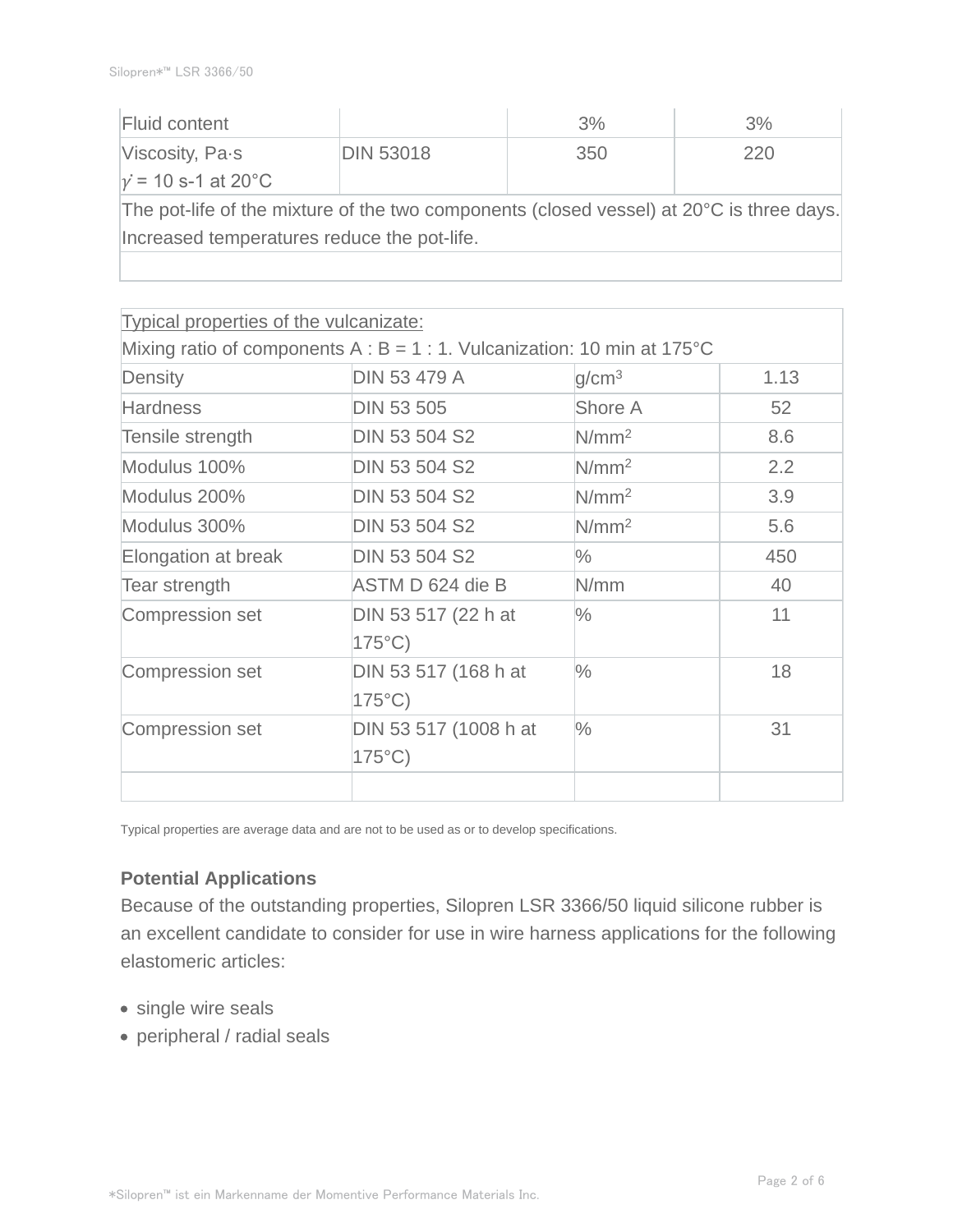## **Processing Considerations**

Ready-to-use mixtures (of the components A and B) are typically fed directly to the injection-molding machine from the original drums by means of a metering and mixing unit. The mixture, consisting of the two components in the ratio 1:1, is injected into the heated mold. At mold temperatures of 170-230 °C, the addition-curable silicone rubber usually cures within a few seconds. The curing process does not generate splitting products. High curing speed and easy demolding can help enable fully automated production of large numbers of articles in short cycle times. Silopren LSR 3366/50 liquid silicone rubber contains 3 % of a special silicone fluid, which migrates to the surface of the molded part over time and provides a self-lubricating effect. This process, however, is affected by several factors, which are specific for each part and depend upon:

- ratio of volume to surface area
- type and concentration of pigment added
- storage time and temperature during storage

Silopren LSR 3366/50 liquid silicone rubber should only be used for the production of technical articles. For further information please contact Momentive Performance Materials Inc.

#### **Packaging**

Silopren LSR 3366/50 liquid silicone rubber is available in 2x20kg pail kits and 2x200kg drum kits.

#### **Compliance**

Silopren LSR 3366/50 liquid silicone rubber is not compositionally compliant with 21 CFR §177.2600.

#### **Patent Status**

Nothing contained herein shall be construed to imply the nonexistence of any relevant patents or to constitute the permission, inducement or recommendation to practice any invention covered by any patent, without authority from the owner of the patent.

## **Product Safety, Handling and Storage**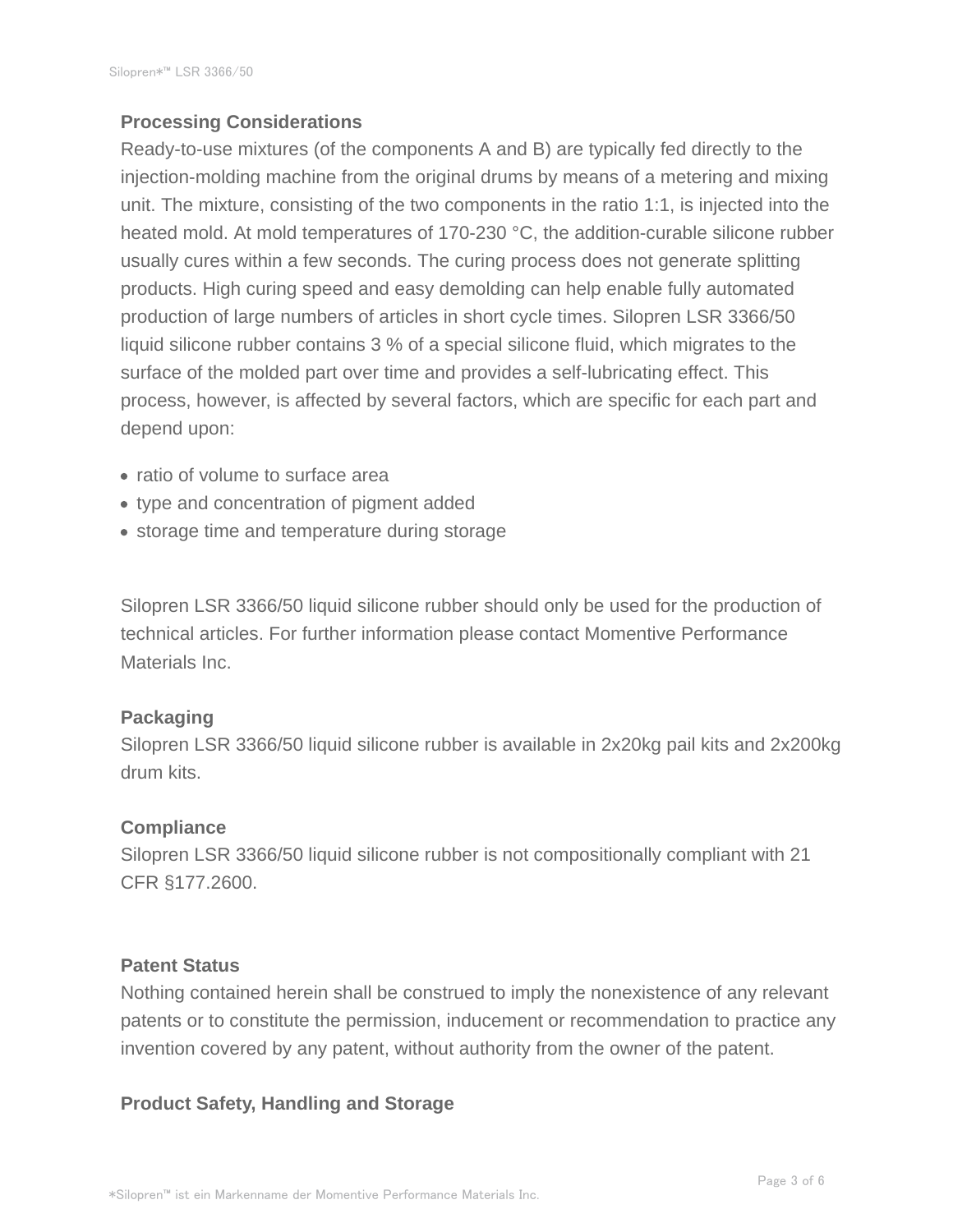Customers should review the latest Safety Data Sheet (SDS) and label for product safety information, safe handling instructions, personal protective equipment if necessary, emergency service contact information, and any special storage conditions required for safety. Momentive Performance Materials (MPM) maintains an aroundthe-clock emergency service for its products. SDS are available at www.momentive.com or, upon request, from any MPM representative. For product storage and handling procedures to maintain the product quality within our stated specifications, please review Certificates of Analysis, which are available in the Order Center. Use of other materials in conjunction with MPM products (for example, primers) may require additional precautions. Please review and follow the safety information provided by the manufacturer of such other materials.

#### **Limitations**

Customers must evaluate Momentive Performance Materials products and make their own determination as to fitness of use in their particular applications.

#### **Contact Information**

Email commercial.services@momentive.com

### **Telephone**

| <b>Americas</b>      | <b>Latin America</b> | <b>EMEAI- Europe, Middle</b><br>East, Africa & India | <b>ASIA PACIFIC</b> |
|----------------------|----------------------|------------------------------------------------------|---------------------|
| +1 800 295 2392      | <b>Brazil</b>        | <b>Europe</b>                                        | <b>China</b>        |
| Toll free*           | +55 11 4534 9650     | +390510924300                                        | 800 820 0202        |
| +704 805 6946        | <b>Direct Number</b> | Direct number                                        | Toll free           |
| <b>Direct Number</b> |                      |                                                      | +86 21 3860 4892    |
|                      |                      |                                                      | Direct number       |
| *All American        | <b>Mexico</b>        | India, Middle East &                                 | Japan               |
| countries            | +52 55 2169 7670     | <b>Africa</b>                                        | +81 3 5544 3111     |
|                      | <b>Direct Number</b> | + 91 44 71212207                                     | Direct number       |
|                      |                      | Direct number*                                       |                     |
|                      |                      | *All Middle Eastern                                  | <b>Korea</b>        |
|                      |                      | countries, Africa, India,                            | +82 2 6201 4600     |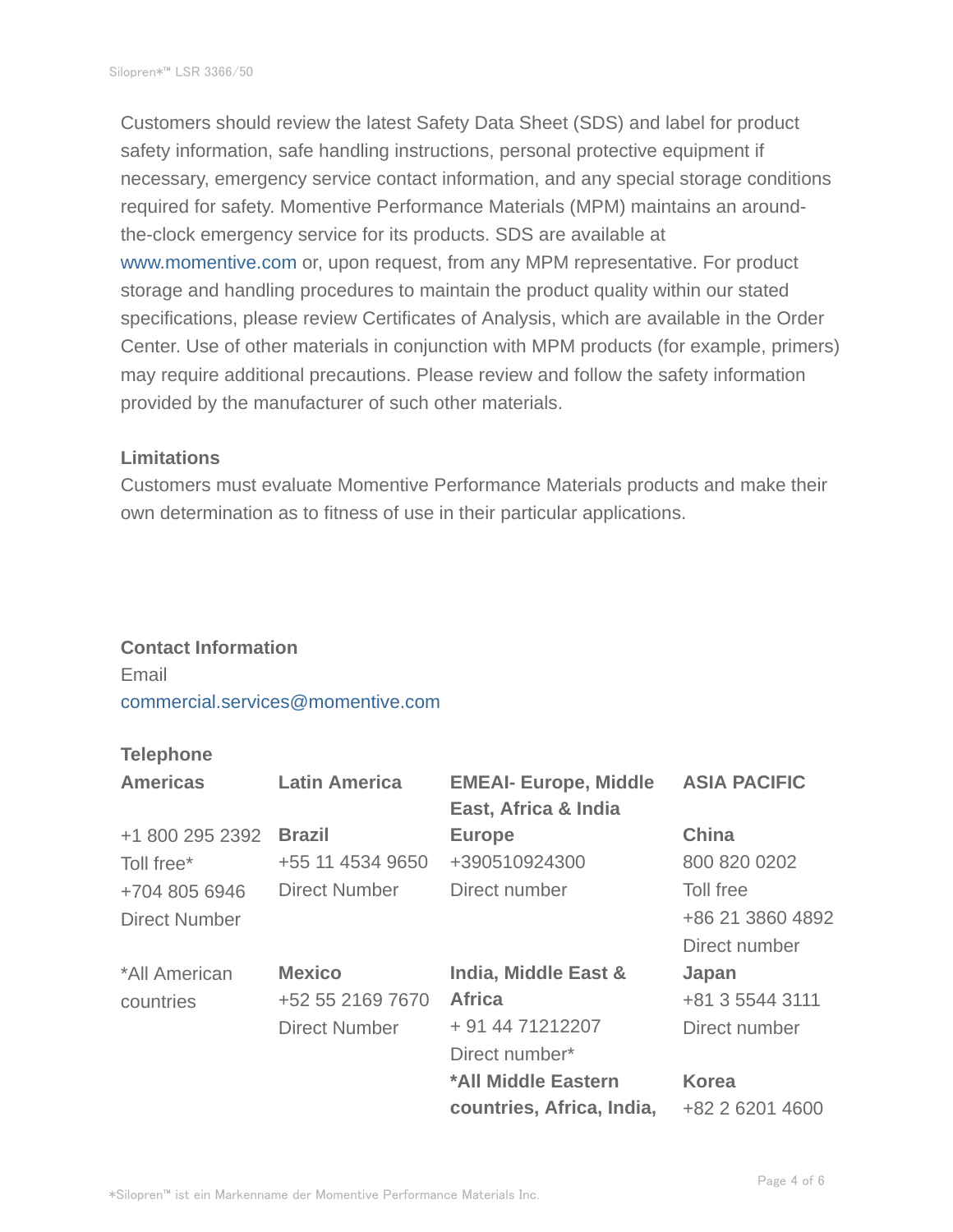For literature and technical assistance, visit our website at: www.momentive.com

#### **DISCLAIMER:**

**THE MATERIALS, PRODUCTS AND SERVICES OF MOMENTIVE PERFORMANCE MATERIALS INC. AND ITS SUBSIDIARIES AND AFFILIATES (COLLECTIVELY "SUPPLIER"), ARE SOLD SUBJECT TO SUPPLIER'S STANDARD CONDITIONS OF SALE, WHICH ARE INCLUDED IN THE APPLICABLE DISTRIBUTOR OR OTHER SALES AGREEMENT, PRINTED ON THE BACK OF ORDER ACKNOWLEDGMENTS AND INVOICES, AND AVAILABLE UPON REQUEST. ALTHOUGH ANY INFORMATION, RECOMMENDATIONS, OR ADVICE CONTAINED HEREIN IS GIVEN IN GOOD FAITH, SUPPLIER MAKES NO WARRANTY OR GUARANTEE, EXPRESS OR IMPLIED, (i) THAT THE RESULTS DESCRIBED HEREIN WILL BE OBTAINED UNDER END-USE CONDITIONS, OR (ii) AS TO THE EFFECTIVENESS OR SAFETY OF ANY DESIGN INCORPORATING ITS PRODUCTS, MATERIALS, SERVICES, RECOMMENDATIONS OR ADVICE. EXCEPT AS PROVIDED IN SUPPLIER'S STANDARD CONDITIONS OF SALE, SUPPLIER AND ITS REPRESENTATIVES SHALL IN NO EVENT BE RESPONSIBLE FOR ANY LOSS RESULTING FROM ANY USE OF ITS MATERIALS, PRODUCTS OR SERVICES DESCRIBED HEREIN.** Each user bears full responsibility for making its own determination as to the suitability of Supplier's materials, services, recommendations, or advice for its own particular use. Each user must identify and perform all tests and analyses necessary to assure that its finished parts incorporating Supplier's products, materials, or services will be safe and suitable for use under end-use conditions. Nothing in this or any other document, nor any oral recommendation or advice, shall be deemed to alter, vary, supersede, or waive any provision of Supplier's standard Conditions of Sale or this Disclaimer, unless any such modification is specifically agreed to in a writing signed by Supplier. No statement contained herein concerning a possible or suggested use of any material, product, service or design is intended, or should be construed, to grant any license under any patent or other intellectual property right of Supplier covering such use or design, or as a recommendation for the use of such material, product, service or design in the infringement of any patent or other intellectual property right.